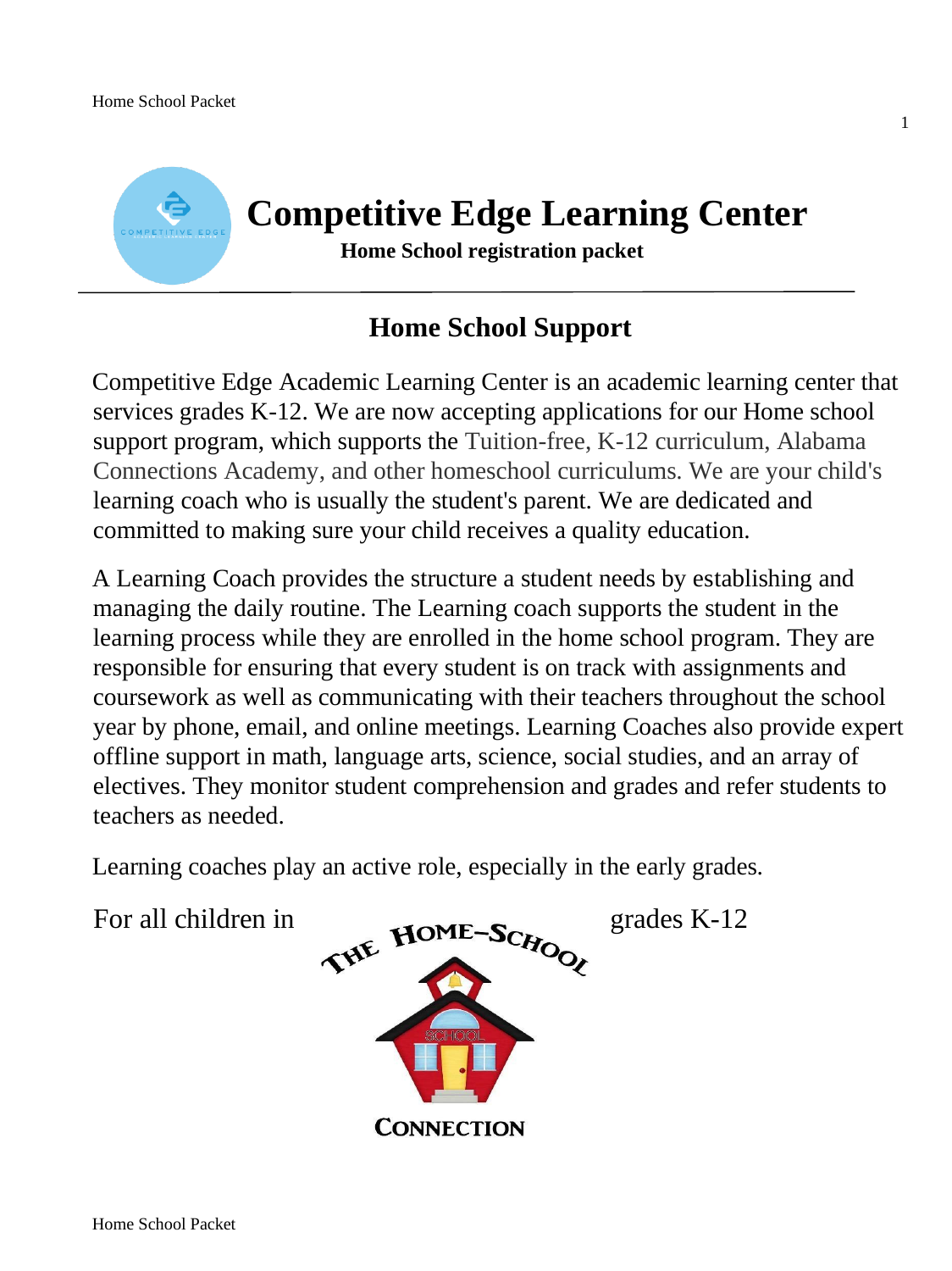## Information for Parents

 **General Information**  Mon-Thur. 8:00-2:30 Approx. Lunch: 11:30 pm

**NO After Care**



*"We use the computer as a learning tool, but our kids are not glued to it. The K12 curriculum allows kids to follow their passions, travels, and experience many other activities...Kids are learning all the time. Education* 

*is flexible for families who have many different interests."*

—Dana T., parent

How to Register

- 1. Read Home School Rules & Policies
- 2. Fill out all required forms (registration, liability, scheduling)

3. Email or bring in immunization forms (competitiveedge17@yahoo.com) 4. Bring completed packet (forms, immunization records, etc.) and deposits to CELC's front desk.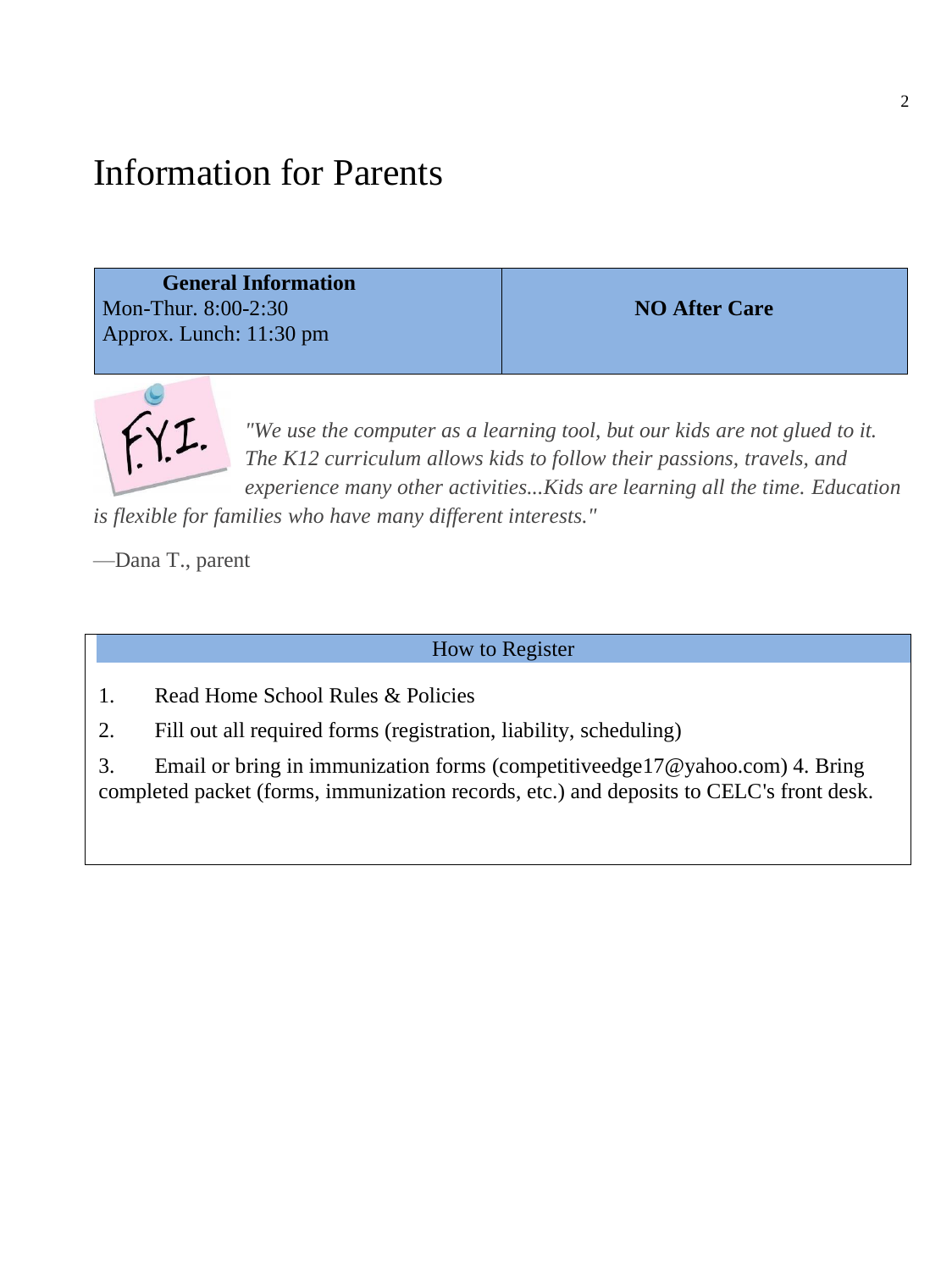## Home School Rules & Policies

## **Food/ Drinks**

Please pack a lunch and two (2) snacks. **THERE IS ABSOLUTELY NO SHARING OF FOOD OR DRINKS.** If a student has peanut products in their lunch, please notify the front desk staff at drop-off so that the lunch box may be labeled with a colored band. All food and drinks will be consumed in the Learning Center only. All water bottles, lunch boxes, food containers, etc. should be labeled with your child's name and placed in a cubby at the front.

## **Field Trips**

Permission Forms: Many of the field trips require their permission forms, which will be handed out every Monday of each week and must be filled out for the child to participate.

## **Misc.**

• Parents/ Guardians must sign each child in & out at the front desk, providing names and phone numbers each day.

- No cell phones are allowed. If a student brings a cell phone, it must be kept in the student's book bag until the end of the school day. Any electronics that are brought to the center are not the responsibility of the center; any losses or damages will be the responsibility of the parent/ child. The CELC phone is always available for use (912) 675-6909 to contact parents/ guardians and children.
- Shoes (closed-toed) must be worn to the gym during scheduled PE days.
- Please check the lost and found box at the end of each week. All items left at the end of the year will be donated!

CELC 2020-2021 Home School Registration Form

| Child Name: | Age: | D.O.B.               |
|-------------|------|----------------------|
| Child Name: |      | $\text{Age:}$ D.O.B. |
| Child Name: | Age: | D.O.B.               |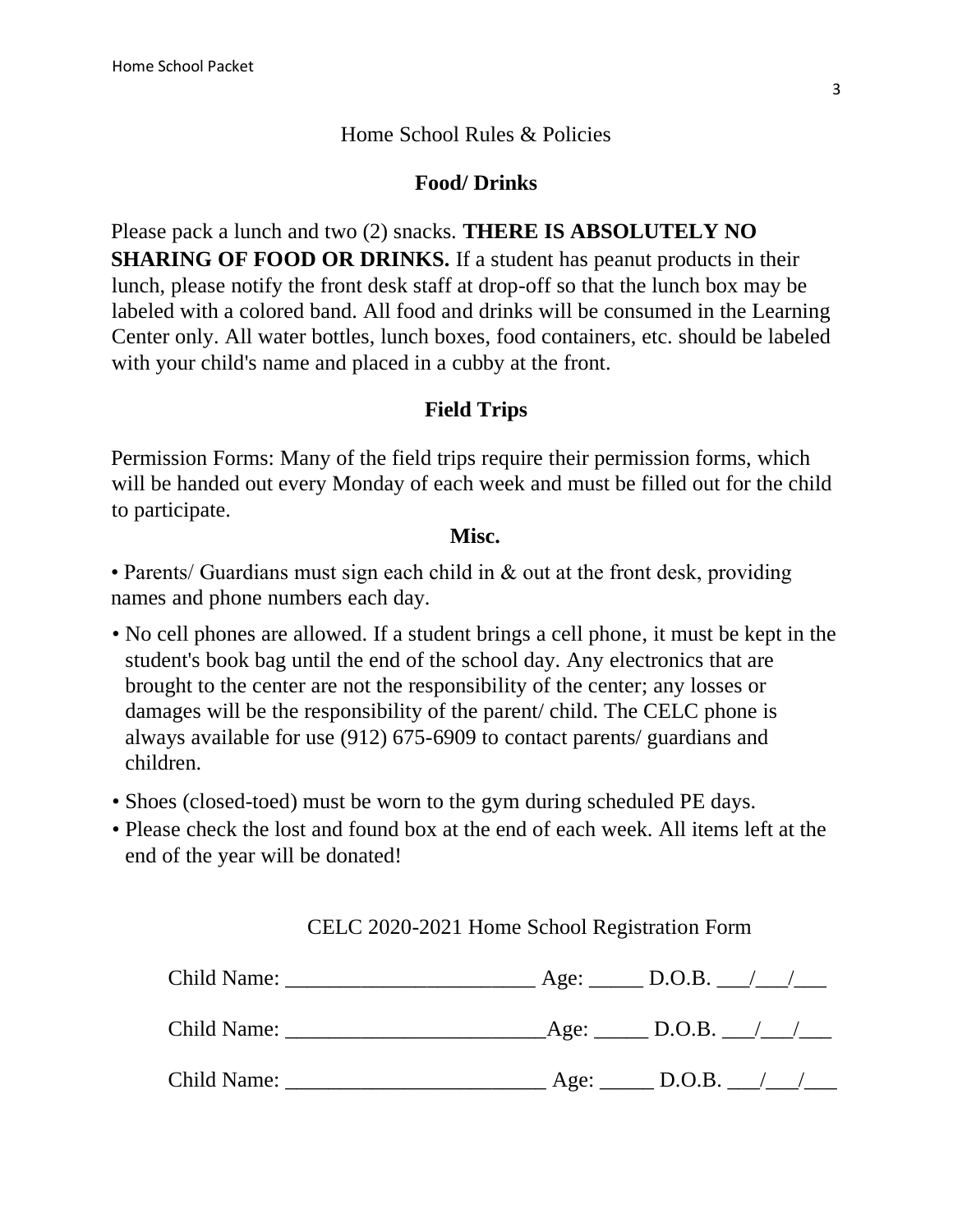| <b>Home School Prices</b>                                                                                    |                                                                                                                                                                                        |  |
|--------------------------------------------------------------------------------------------------------------|----------------------------------------------------------------------------------------------------------------------------------------------------------------------------------------|--|
|                                                                                                              | Registration fee \$100 (returning student), \$150 (new student)                                                                                                                        |  |
| Additional fee for students with IEP's. Due before or by $5th$ of the month                                  | \$395.00 per child (K-3) \$375 (4-8) \$385 (9-12) *                                                                                                                                    |  |
| Sibling Discount: 15% for every child after the first.                                                       |                                                                                                                                                                                        |  |
| <b>Payment Policies</b>                                                                                      |                                                                                                                                                                                        |  |
|                                                                                                              | You must initial all statements and sign at the bottom of this section to participate in the                                                                                           |  |
| <b>CELC Home School program.</b>                                                                             |                                                                                                                                                                                        |  |
| I understand that the deposit I pay is non-refundable with no exceptions                                     |                                                                                                                                                                                        |  |
|                                                                                                              | I understand that my balance is due by the 5th of the month, or I will lose my child's spot.                                                                                           |  |
| per minute, starting at 2:45 pm.                                                                             | I understand that if I am more than 10 minutes late for a pick-up time, I will be charged \$1.00                                                                                       |  |
| I understand that my child must adhere to CELC's Safety Rules and Policies and that<br>permission to return. | recurring transgressions may result in my child losing their spot in the program without a refund or                                                                                   |  |
|                                                                                                              |                                                                                                                                                                                        |  |
| Summer camp.                                                                                                 | <b>Additional Pick-Up Release</b><br>I have authorized the following person(s) to pick up my child/children from CELC's 2018                                                           |  |
|                                                                                                              | Name:                                                                                                                                                                                  |  |
|                                                                                                              |                                                                                                                                                                                        |  |
| Does <b>NOT</b> have authorization to pick up my child<br>children.                                          |                                                                                                                                                                                        |  |
|                                                                                                              | <b>Field trips &amp; Movies</b><br>All statements must be read and initialed; please sign the bottom of this section to participate<br>in the Home School Program.                     |  |
|                                                                                                              | I understand that my child/ children will be riding on a CELC's Van to get to many of the<br>scheduled field trip activities or else walking as a group to the field trip destination. |  |
|                                                                                                              | I understand that my child/children will watch a movie rated "G" or "PG" most Fridays,<br>I consent to this arrangement and will notify the summer staff if this change.               |  |
|                                                                                                              |                                                                                                                                                                                        |  |

4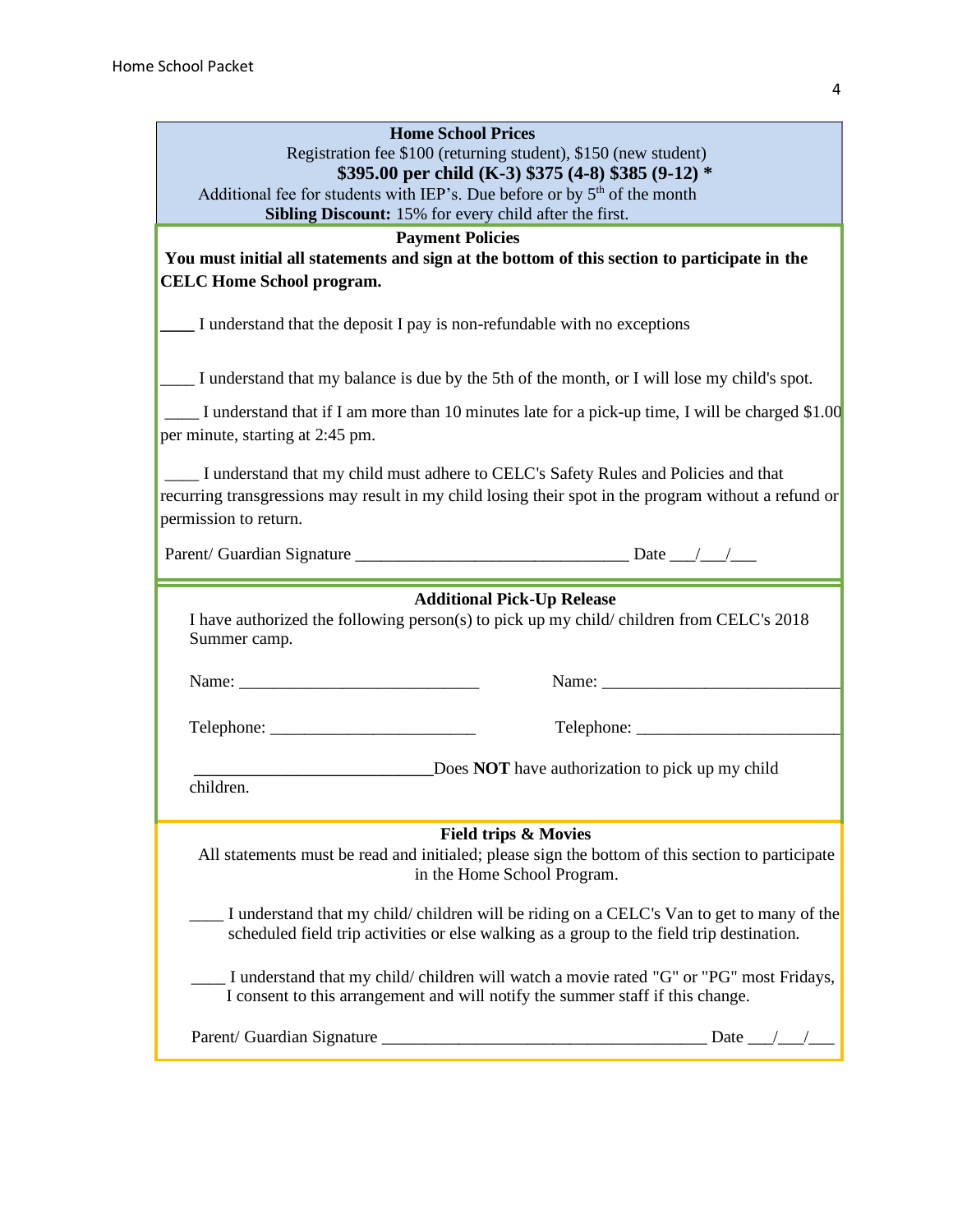**Delinquency in payments for more than one month** is enough to cause for having your child/ren withdrawn from the program. Families may register anytime during the school year, provided there is room in the program.

For questions about billing or scheduling, contact the director of the program by telephone during office hours, or write a short note (256-945-5265 or 912-675-6909.

### **Philosophy:**

\* To provide a secure, safe, pleasant, and Christian environment, where any student in grades K12, can go for home school support.

## **Program Goals and Objectives:**

- \* To be a support system of high-quality care for working parents.
- \* To work closely with the school's personnel and the parents of each child to ensure consistency of care and social development of each child.
- \* To develop a self-sustaining student care program for homeschoolers **Health Policy:**

A child who becomes ill during the program hours will be kept comfortable in isolation on a cot in the room. A parent will be contacted immediately to come and pick up their child/ren. The cot is sanitized after each use.

Symptoms include but are limited to:

- \* fever of 100 degrees or more
- \* skin rash \* vomiting
- \* diarrhea
- \* (suspected) pink eye

Please notify us if your child has a contagious disease such as chickenpox, strep throat, scarlet fever, etc. Parents will be notified of any infectious disease that occurs during the program hours. A child may return to the program when he/she is free of contagious disease.

If your child has an allergy or any other chronic health problems, please make this known to the program staff in writing.

If a medical emergency should arise during the aftercare program hours, and a parent or child's doctor cannot be contacted, the child will be taken by 911 to the nearest clinic or hospital unless otherwise specified on

emergency medical procedure form. Medication will **NOT** be administered, during aftercare hours, by school personnel. **COVID 19 guidelines will be issued separately**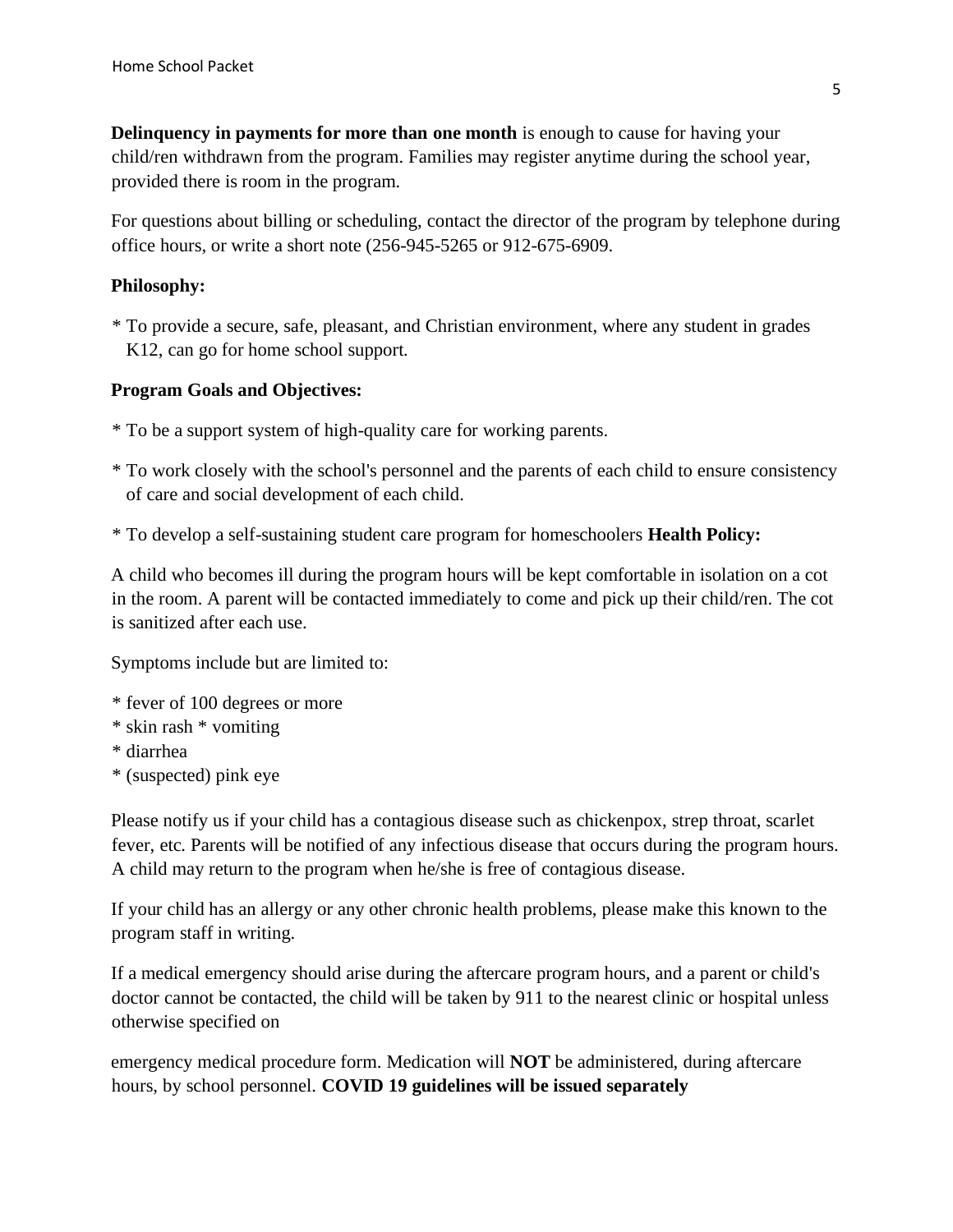## **Discipline Policy:**

- \* Adopted for behavior that is aggressive, and disruptive and prohibits other children from participating in the program and disrupts the program staff from performing their duties. Infractions of the rules include but are not limited to the following:
- \* A verbal warning will be given to the child by the director/staff.
- \* Conduct referral slip will be written up and must be signed by a parent.
- \* Parent(s) notified again in writing of the child's inability to honor rules and of continued unacceptable behavior; at the same time, the director is notified.
- \* Upon notifying parent(s) concerning child continues unacceptable behavior, director/school will determine whether to temporarily or permanently suspend the child from the program.

#### **Major Offenses:**

- \* Verbal abuse of a staff member or another student.
- \* Physical abuse of a staff member or another student.
- \* Destruction or damage to equipment or property.
- \* Infraction of the school's safety policies.
- \* Leaving the school premises without permission.
- \* Continual disobedience to a staff member.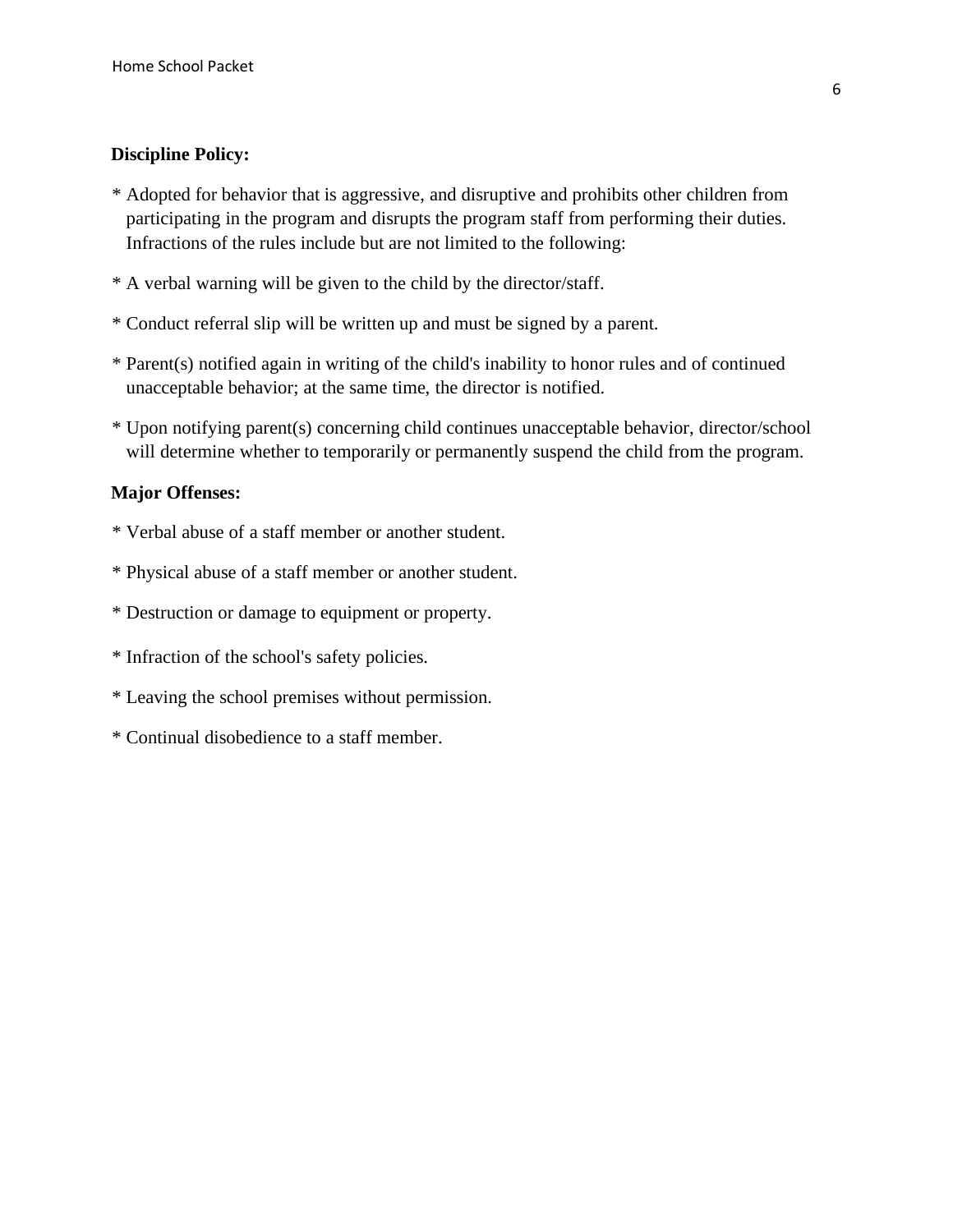## **Competitive Edge Learning Center**

## **Home School Program Registration Agreement**

I understand that during vacation (days or weeks) and days the school is closed, there will be no program.

I understand that I am responsible for the monthly payment fees due to the calendar at the beginning of each month, with NO DEDUCTION for absence. I will give two weeks' notice of withdrawal from the program.

I understand that if my child/ren is/are having trouble adjusting to the program, a conference will be arranged between the staff and myself.

For other school activities, the program staff will be notified in writing of these activities in advance.

I understand that dismissal time will be no later than 2:30 pm sharp and that a late fee of \$1.00 per minute will be charged after 2:30 pm.

I understand that a charge of \$35.00 will be paid for N.S.F. checks written.

I understand that if a medical emergency arises, the program staff will attempt to contact me. If I cannot be reached, the staff will contact those named as emergency contacts. If they cannot be reached, the staff will call EMS, if the emergency is such that immediate hospital attention is necessary. I release the Competitive Edge Learning Center's staff, from liability in carrying out emergency procedures.

I have read and will adhere to the Competitive Edge After School Care Program policies and to the registration agreement statements.

| Parent Name: |         | Date: the contract of the contract of the contract of the contract of the contract of the contract of the contract of the contract of the contract of the contract of the contract of the contract of the contract of the cont |  |
|--------------|---------|--------------------------------------------------------------------------------------------------------------------------------------------------------------------------------------------------------------------------------|--|
|              | (Print) |                                                                                                                                                                                                                                |  |
|              |         | Date:                                                                                                                                                                                                                          |  |

ACTIVITY RELEASE FORM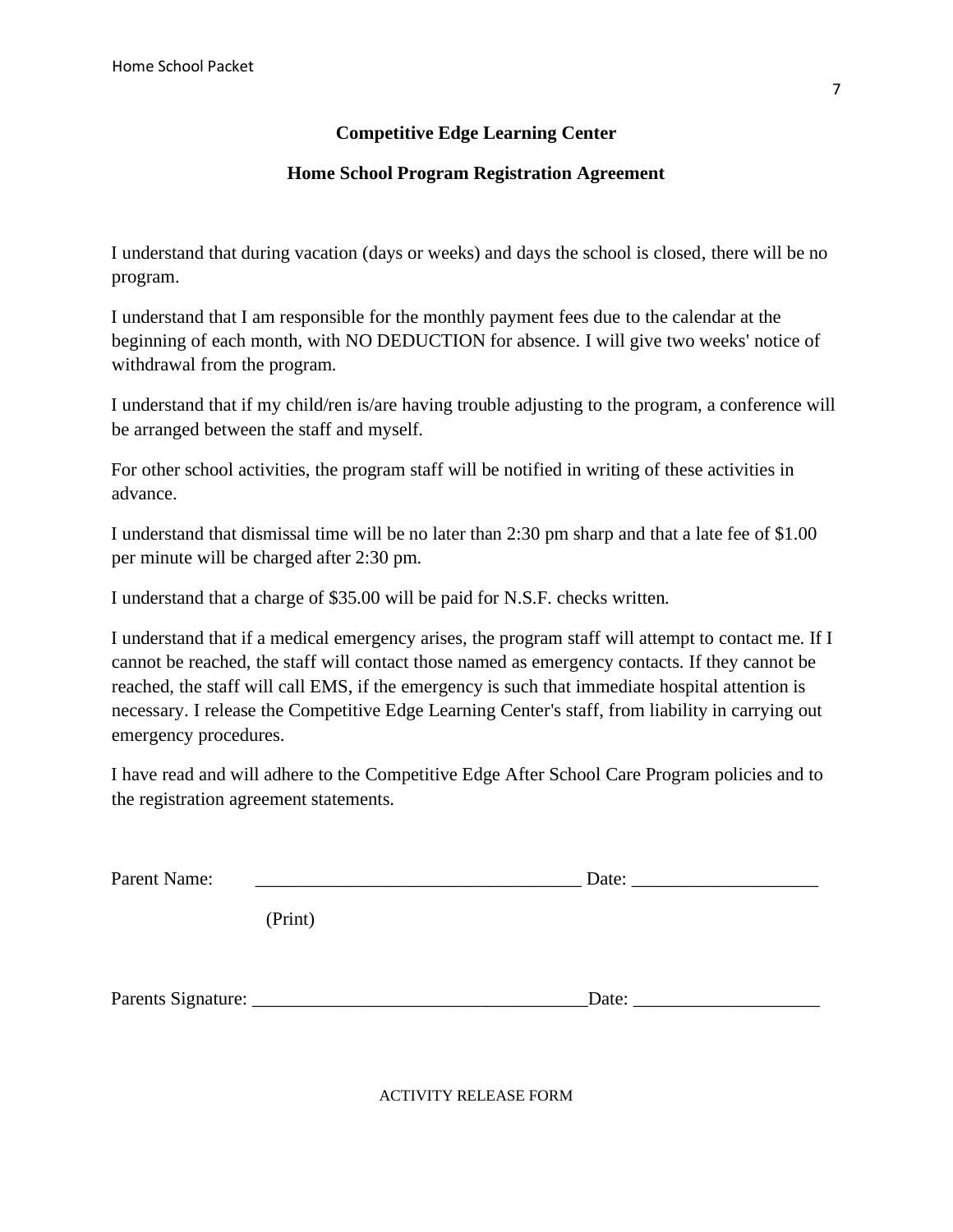#### Read Carefully Before Signing

#### **ANY PARTICIPANT OR PARTICIPANT GUARDIAN MUST COMPLETE THE FOLLOWING ACTIVITY RELEASE FORM**

| Participant Name:                             | $\Box$ Male $\Box$ Female<br>Age |
|-----------------------------------------------|----------------------------------|
| Parent / Guardian Name(s):<br>$Number(s)$ :   | Parent / Guardian Phone —        |
| Address (including city, state and zip code): |                                  |

#### RELEASE / DISCLAIMER

**I do hereby assume full responsibility for all damages, injuries (including death), or losses that my child may sustain or incur, if any, while attending, engaging, practicing, participating or witnessing activity and/or certain event(s) occurring in or about the premises or at any offsite location. I hereby assume full risk, waive all claims and release and hold Competitive Edge Learning Centers individually or otherwise, harmless for any and all liability, claims, suits, damages, expenses, fees, actions, or rights of action or judgments as a result of injury or death to myself or members of my family or heirs, or my guests, or damage, destruction or loss to my property, which in any way relates to, arises out of, or is in any way connected with my presence on the premises, or my participation in events of activities thereon, or the negligent acts or omissions of the releases or any other third party.** 

**I agree to wear all protective equipment required while participating in some activities, and I am fully aware and understand that Competitive Edge Learning Center does not have on or about the premises, or employ or contract with any medical services, provisions for ordinary or emergency medical services.** 

**In consideration of my participation in and the use of the Competitive Edge Learning Centers' premises or facilities, I hereby release and covenant not to sue the owner of the premises (releases), shareholders, directors, officers, employees, representatives, agents, affiliates and lessees from all claims resulting from any physical injury that may occur to my child while participating in any program or event sponsored by Competitive Edge Learning Center.** 

#### **I HAVE READ AND FULLY UNDERSTAND THE ABOVE RELEASE/WAIVER AND FULLY UNDERSTAND THAT I HAVE GIVEN UP SUBSTANTIAL RIGHTS BY SIGNING THIS WAIVER VOLUNTARILY.**

#### **Parents or guardians must sign if applicant is UNDER 18.**

| Parent or Guardian Signature:<br><u> 1980 - Jan Barbarat, manala</u> |       |  |
|----------------------------------------------------------------------|-------|--|
| <b>Adult Participant Signature:</b>                                  | Date: |  |
| Printed Name of<br>Participant:                                      | Date: |  |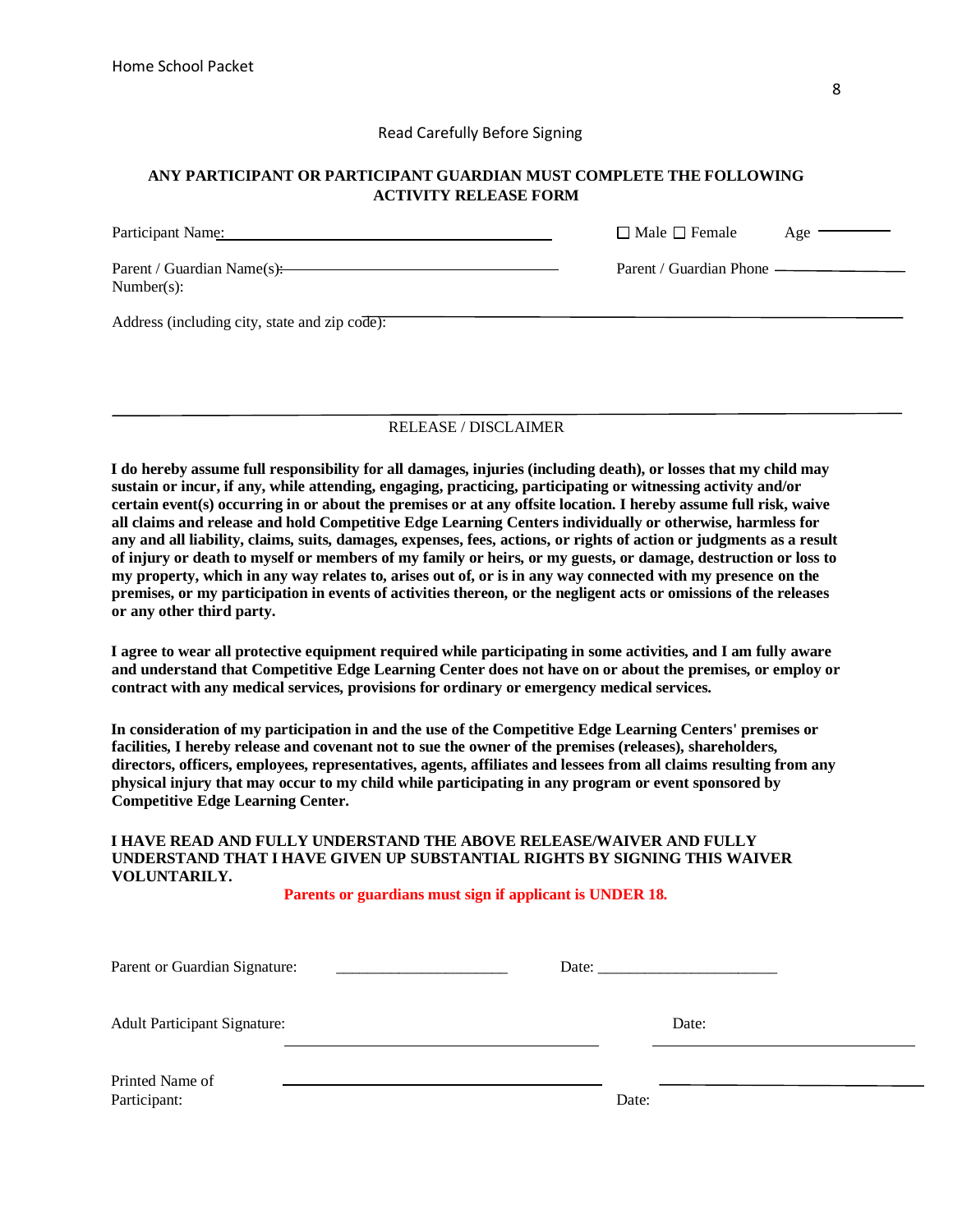#### пеша этомки **Emergency, Information and Immunization Record Card**

| <b>Child's Name:</b>                             | Date Enrolled: | Undated:                 |  |
|--------------------------------------------------|----------------|--------------------------|--|
| Home Address (#, Street, City, State, Zip Code): |                | <b>Date Disenrolled:</b> |  |
| <b>Home Phone:</b>                               | Date of Birth: | female<br>male<br>Sex:   |  |

| Mother or Guardian Name:                                          | Home Address (#, Street, City, State, Zip Code):                                                                               |  |
|-------------------------------------------------------------------|--------------------------------------------------------------------------------------------------------------------------------|--|
| Cell Phone (optional):                                            | <b>Contact Telephone Number:</b>                                                                                               |  |
| <b>Father or Guardian Name:</b><br>,,,,,,,,,,,,,,,,,,,,,,,,,,,,,, | Home Address (#, Street, City, State, Zip Code):<br>30 - 10 - 2010 10:00 P.M. S. M. WARD AT THE REPORT OF THE THE THE RELEASE. |  |
|                                                                   |                                                                                                                                |  |

#### I authorize the following individuals to collect my child from the facility in case of emergency or if I cannot be contacted: (Pursuant to R9-5-304.B, at least two contact persons are required.)

| Name: | <b>Contact Telephone Number:</b>                                                                                                                   |
|-------|----------------------------------------------------------------------------------------------------------------------------------------------------|
| Name: | <b>Contact Telephone Number:</b><br>an a series of the control of the control of the control of the control of the control of the control of the c |
| Name: | Contact Telephone Number:                                                                                                                          |
| Name: | Contact Telephone Number:                                                                                                                          |

If Medical care is necessary, call:

| <b>Health Care</b><br>Provider*    | Name:             | <b>Contact Telephone Number:</b> |  |
|------------------------------------|-------------------|----------------------------------|--|
| the common the state of the common | <b>CONTRACTOR</b> |                                  |  |

\*A Health Care Provider is a physician, physician assistant or registered nurse practitioner.

| In case of injury or sudden illness,            |  |
|-------------------------------------------------|--|
| I request that this individual be called first: |  |

| The following individual(s) may NOT remove my child from the facility: |  |
|------------------------------------------------------------------------|--|
| Name(s):                                                               |  |

|  | Custody papers have been provided and are on file at the facility. |  | <b>yes</b> | no |
|--|--------------------------------------------------------------------|--|------------|----|

Telephone Authorization Code (optional):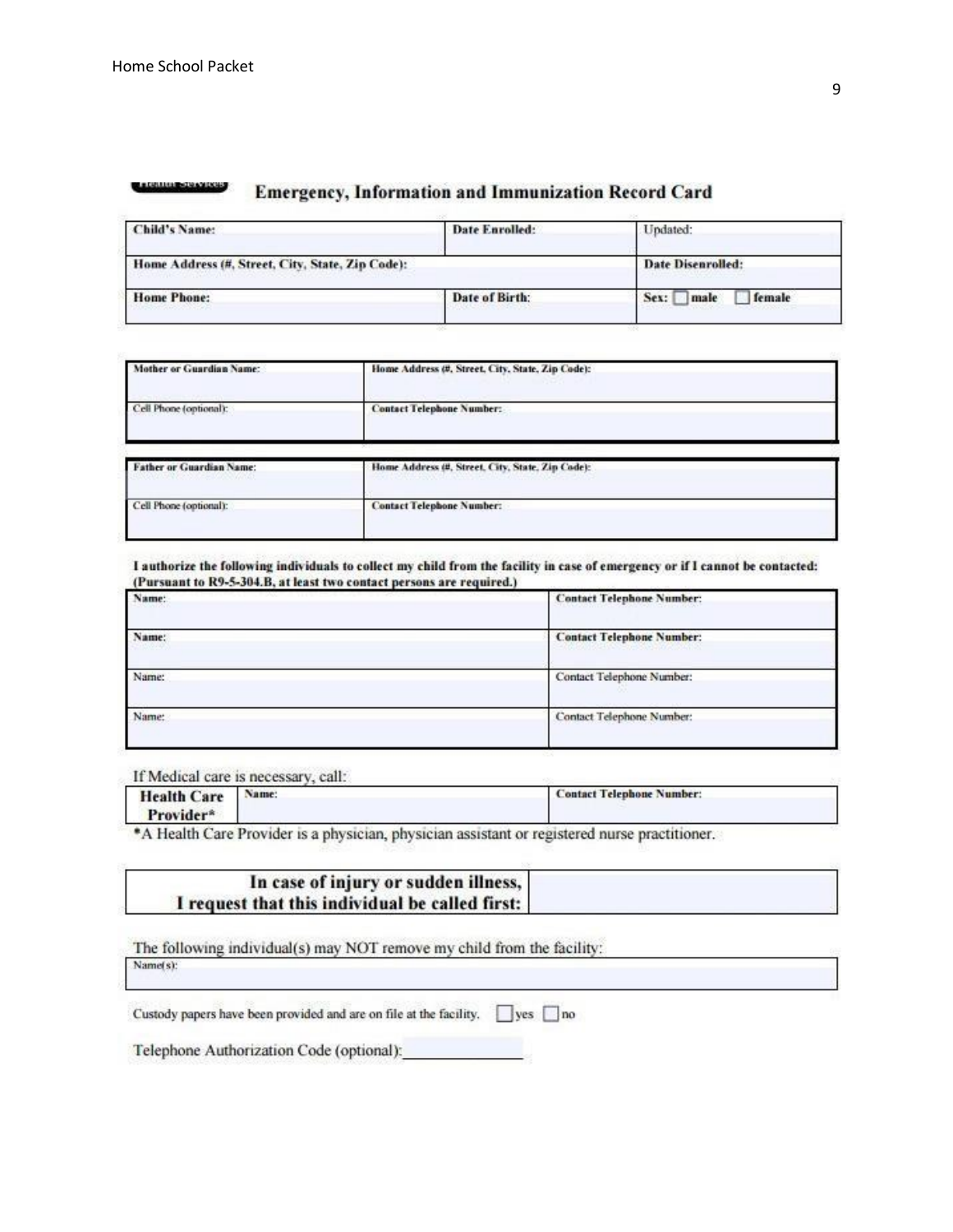## **Immunization Information**

One of these items must accompany the EIIR card at all times:

| Copy of current official documented immunization record attached        |             |             |             |  |
|-------------------------------------------------------------------------|-------------|-------------|-------------|--|
| Religious Beliefs exemption form signed by parent/guardian attached     |             |             |             |  |
| Medical Exemption form signed by physician and parent/guardian attached |             |             |             |  |
| Signed Laboratory Proof of Immunity form attached                       |             |             |             |  |
| Notification of immunizations needed sent to Parent(s) or Guardian(s):  | mo /day/ yr | mo /day/ yr | mo Iday Ivr |  |
|                                                                         | mo /day/ yr | mo /day/ yr | mo /day /vr |  |
| Updated immunizations received and attached:                            |             |             |             |  |

#### **Medical Information**

| Is child allergic to food or other substances?<br>If yes, describe symptoms, name foods or substances to be avoided, and the procedure to follow if reaction occurs.                             | No | Yes        |
|--------------------------------------------------------------------------------------------------------------------------------------------------------------------------------------------------|----|------------|
| Is child usually susceptible to infections and if so, what precautions need to be taken?<br>If yes, list precautions:                                                                            | No | Yes        |
| Is child subject to convulsions and what should be our procedure if one occurs?<br>If yes, specify procedure!                                                                                    | No | Yes        |
| Is there any physical condition that we should be aware of and what precautions should<br>be taken (heart trouble, foot problem, hearing impairment, hernia, etc.)?<br>If yes, list precautions: | No | <b>Yes</b> |
| Additional comments:                                                                                                                                                                             |    |            |
| Other special instructions:                                                                                                                                                                      |    |            |

| This Emergency Information and Immunization Record Card is accurate and complete, front and back, and was provided by: |                     |       |  |  |  |
|------------------------------------------------------------------------------------------------------------------------|---------------------|-------|--|--|--|
| Parent/Guardian PRINTED Name:                                                                                          | <b>SIGNED Name:</b> | DATE: |  |  |  |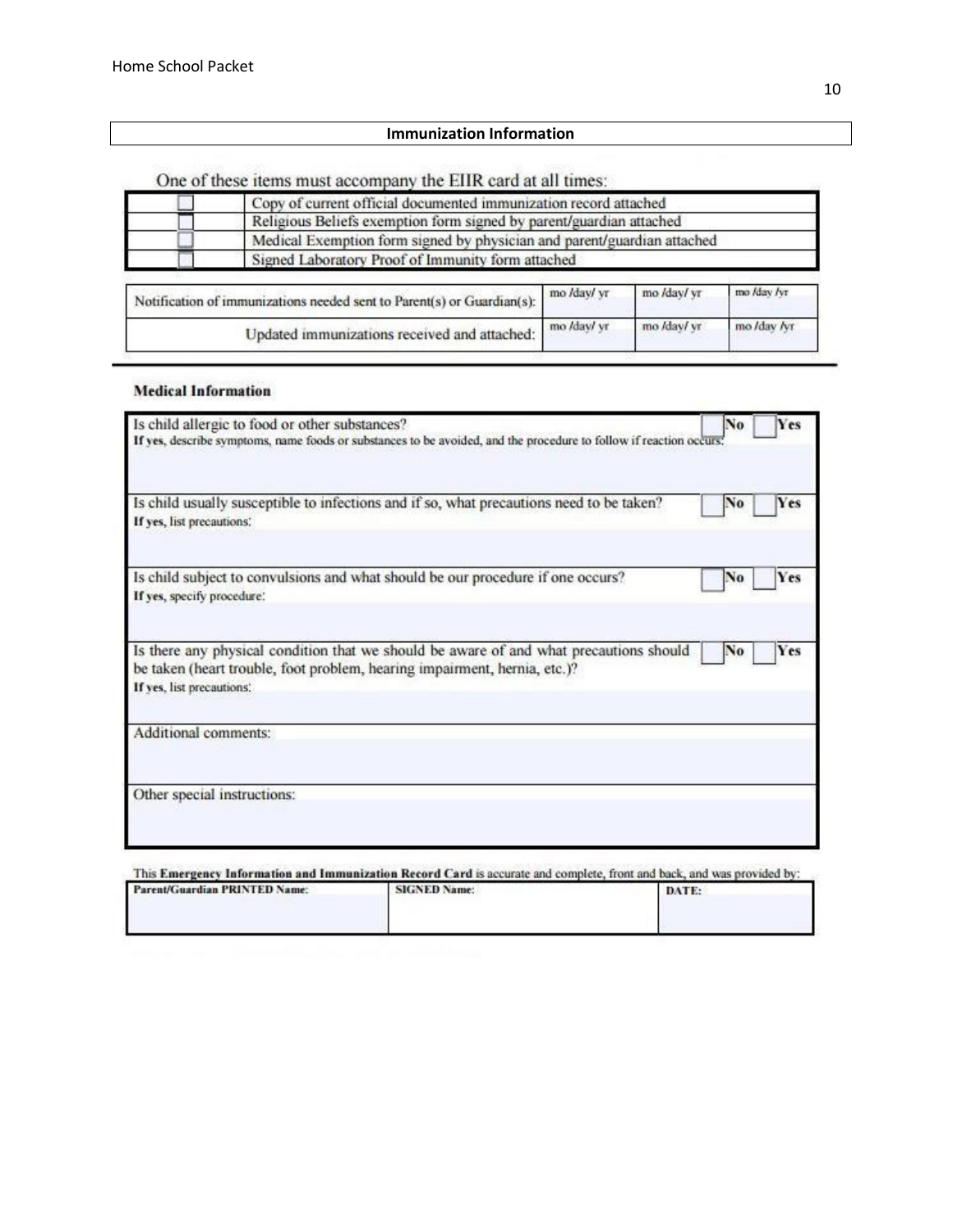## **Immunizations/ Emergency Forms**

## **Immunizations are an important public health policy affecting children. As a matter of state law, children in the program must:**

Be fully immunized

- Be in the process of becoming fully immunized according to the approved schedule or,
- Have a physician's statement that immunizations are not needed for medical reasons or a note from the parent stating that the child is not immunized due to religious beliefs.

**The immunization form must be completed and turned in with the registration packet before the start of camp.** 

**Please have your physician send or email immunization records to Competitive Edge Learning center @ competitiveedge17@yahoo.com (256) 945-5265** 

| <b>Packet Checklist</b> |                                               |  |  |  |
|-------------------------|-----------------------------------------------|--|--|--|
|                         | <b>Completed Registration Form</b>            |  |  |  |
|                         | <b>Completed Immunization Form (faxed OK)</b> |  |  |  |
|                         | <b>Completed Liability Form</b>               |  |  |  |
|                         | Completed Travel Permission Form $\Box$       |  |  |  |
|                         | <b>Completed Emergency Contact</b>            |  |  |  |
|                         | <b>Information</b>                            |  |  |  |
|                         | <b>Sheet</b>                                  |  |  |  |
|                         | <b>Registration Fee Paid</b>                  |  |  |  |
|                         | <b>Entered into System</b>                    |  |  |  |